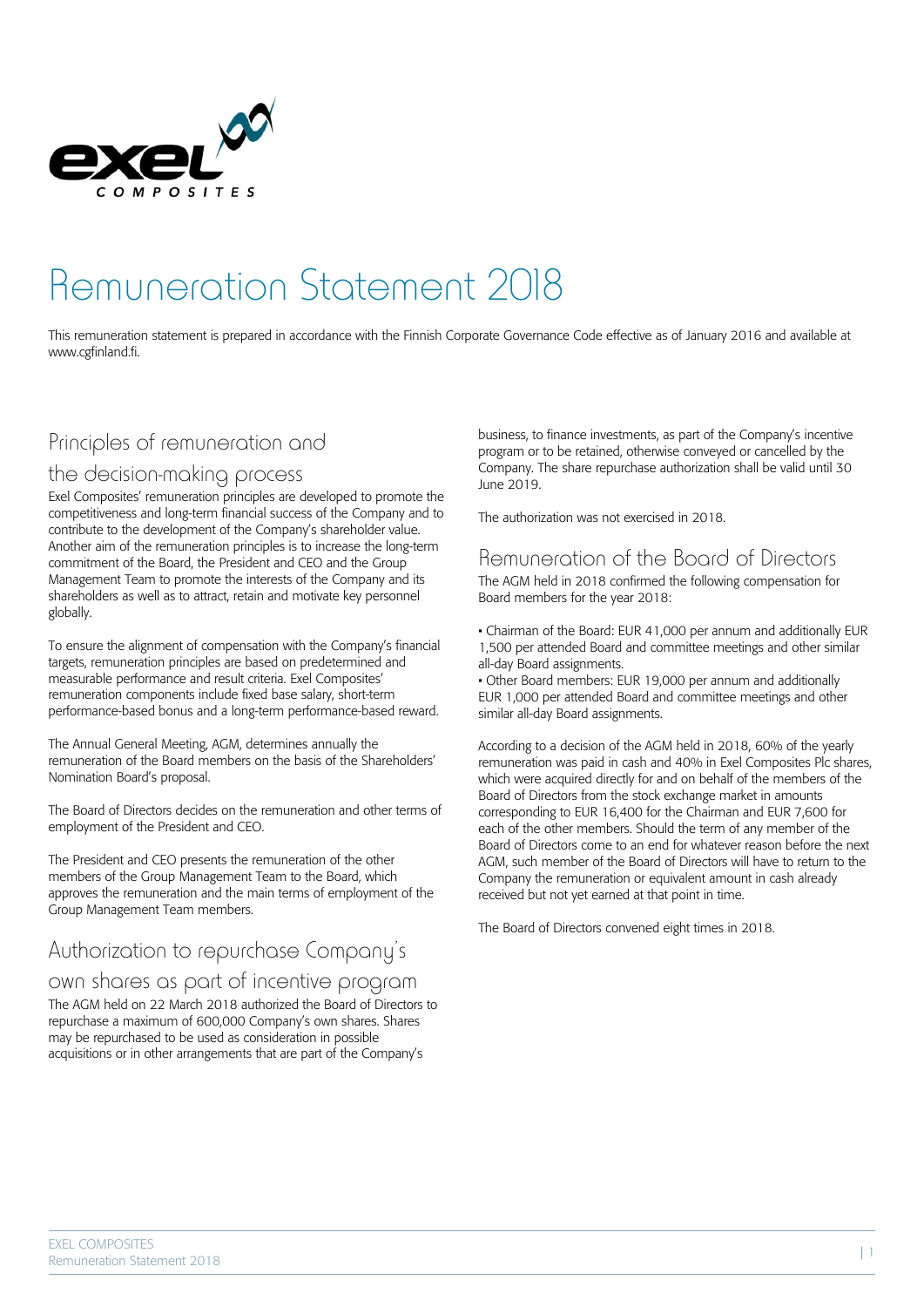### Remuneration received by the Board of Directors in 2018 (EUR thousands)

| Name and position                                                                                                | Annual fixed fees<br>2018 | Meeting fees<br>2018 | Other fees<br>2018 | <b>Total fees</b><br>2018 | <b>Total fees</b><br>2017 |
|------------------------------------------------------------------------------------------------------------------|---------------------------|----------------------|--------------------|---------------------------|---------------------------|
| Reima Kerttula<br>Chairman (as of 17 March 2016, member<br>until 17 March 2016)                                  | 41                        | 12                   | 3                  | 56                        | 67                        |
| Petri Helsky<br>Member (as of 17 March 2016)                                                                     | 19                        | 8                    |                    | 28                        | 27                        |
| Kai Kauto<br>Member (as of 4 April 2017)                                                                         | 19                        | 6                    | 0                  | 25                        | 26                        |
| Helena Nordman-Knutson<br>Member (as of 4 April 2017)                                                            | 19                        | 8                    |                    | 28                        | 23                        |
| Jouko Peussa<br>Member (as of 17 March 2016)                                                                     | 19                        | 8                    | $\mathcal{O}$      | 27                        | 25                        |
| Matti Hyytiäinen<br>Vice Chairman (as of 17 March 2016 and<br>until 4 April 2017, member until 17 March<br>2016) | 0                         |                      |                    | 0                         |                           |
| Heikki Hiltunen<br>Member (until 4 April 2017)                                                                   | 0                         |                      |                    | 0                         | 0                         |
| Total                                                                                                            | 117                       | 42                   | 5                  | 164                       | 169                       |

In addition, travel expenses and other out-of-pocket expenses arising from the Board work were compensated in accordance with the Company's established practice and travel rules. Exel Composites has no such incentive program by which the Company rewards the Board members with shares or option rights. The Board members are neither entitled to a short-term performance-based bonus.

The members of the Shareholders' Nomination Board are not remunerated by Exel Composites for their membership in the Shareholders' Nomination Board. Any necessary expenses that are required for the Nomination Board's work will be reimbursed by the Company.

## Remuneration and service contract of the President and CEO

The remuneration scheme of the President and CEO consists of a fixed monthly base salary, a performance-based bonus on an annual basis and a long-term incentive compensation.

The President and CEO's pension is determined in accordance with the statutory Finnish employee pension scheme (TyEL) that links the benefits directly to the President and CEO's earnings. The President and CEO's retirement age is 63 years. The President and CEO has no separate pension agreement.

According to the employment contract, the period of notice of the President and CEO is six months and the severance pay in the case of termination by the Company corresponds to 12 months' salary.

# Remuneration of the Group Management Team and performance-based bonus

Compensation for the members of the Group Management Team comprises a fixed monthly base salary and fringe benefits as well as a performance-based bonus on an annual basis and long-term incentive compensation.

The amount of the bonus and the performance criteria are annually determined by the Board of Directors of Exel Composites. The Board also evaluates whether the performance criteria have been met.

In 2018, the key financial performance criteria of the performancebased bonus were adjusted operating profit (EBIT) and gross profit. In 2018, the maximum annual bonus for the President and CEO was 50% of his annual base salary. For the other members of the Group Management Team the maximum annual bonus was 40% of their respective annual salary.

There are no additional pension schemes for the Group Management Team members.